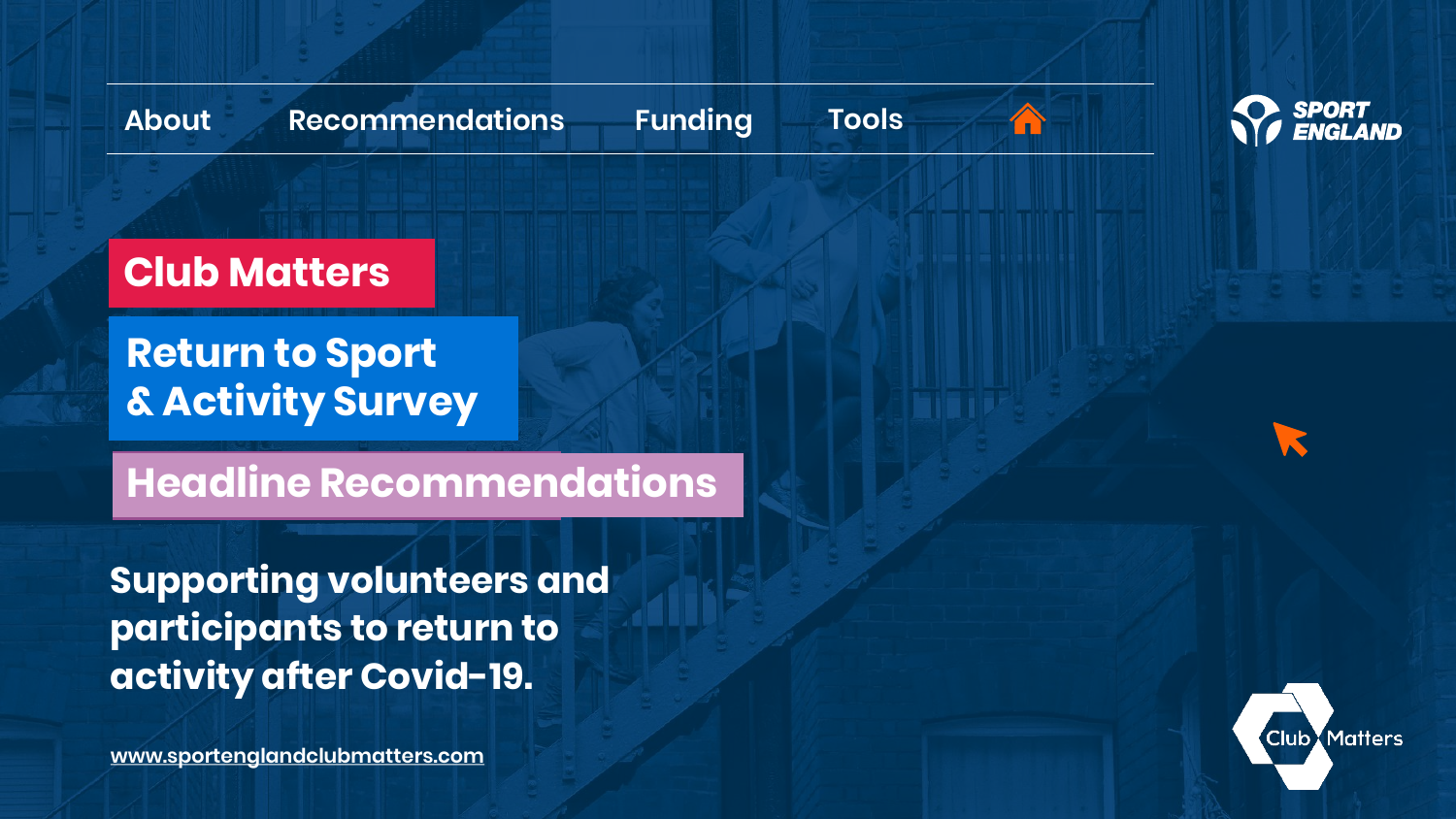<span id="page-1-0"></span>

**[Funding](#page-9-0) [Tools](#page-10-0)**



**SPORT** 

## **About the survey**

In August 2020, Club Matters undertook surveys with volunteers and participants in clubs and groups across England to understand people's feelings towards returning to activity.

The full reports, featuring detailed insights, analysis and recommendations, are available on the Tools page.

What we have seen across the last seven months is huge resilience from clubs and determination from volunteers to keep things going…

The key learnings from the surveys are available on the Recommendations page.

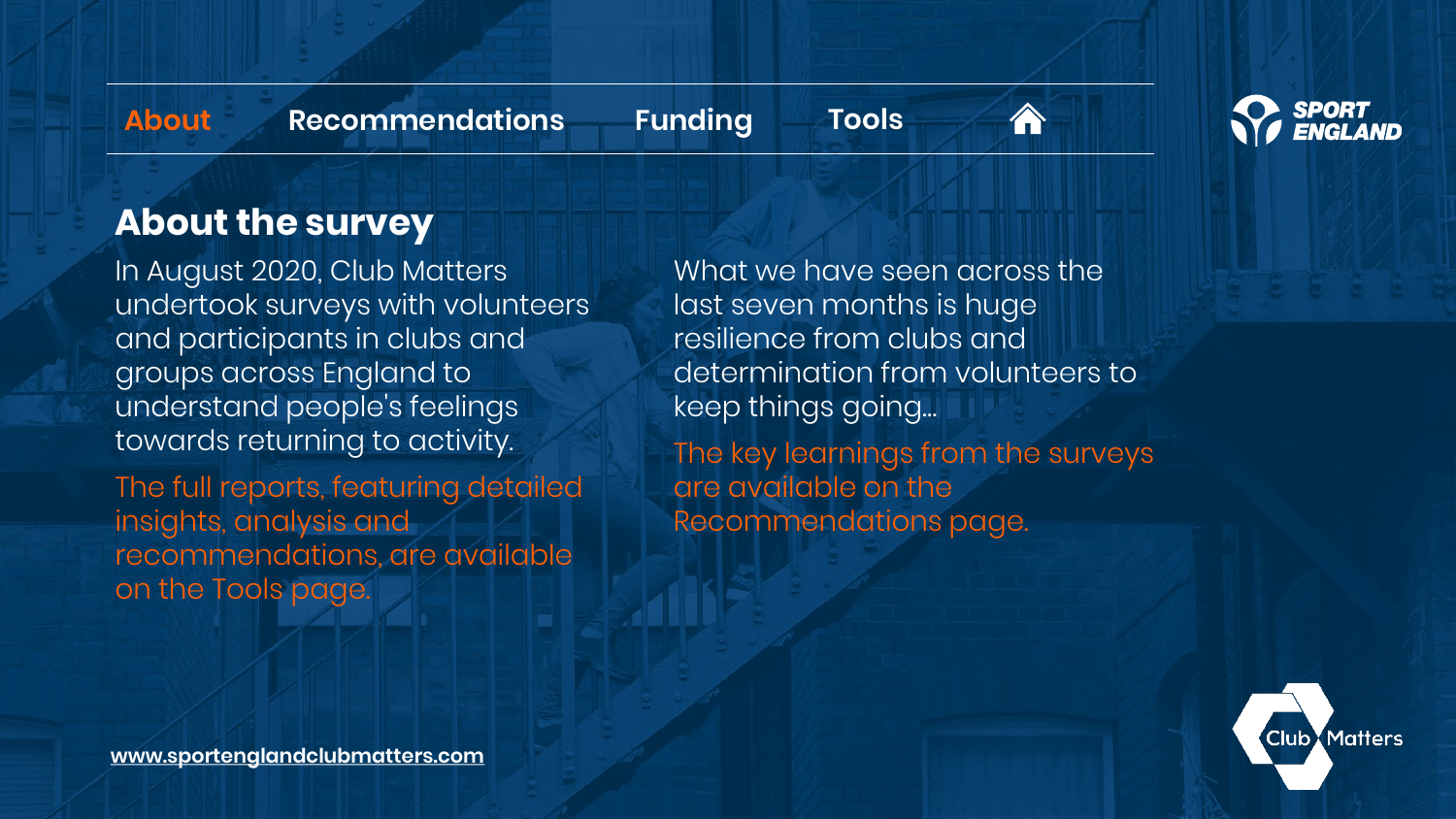**[Funding](#page-9-0) [Tools](#page-10-0)**





<span id="page-2-0"></span>**What we've learnt…**

[Monitor anxiety](#page-3-0)

[Listening to volunteers & participants](#page-4-0)

[Ongoing communications](#page-5-0)

[Promote the club/ group's social value](#page-6-0) 

[Guidelines support](#page-7-0)

[Reduce volunteer burnout](#page-7-0)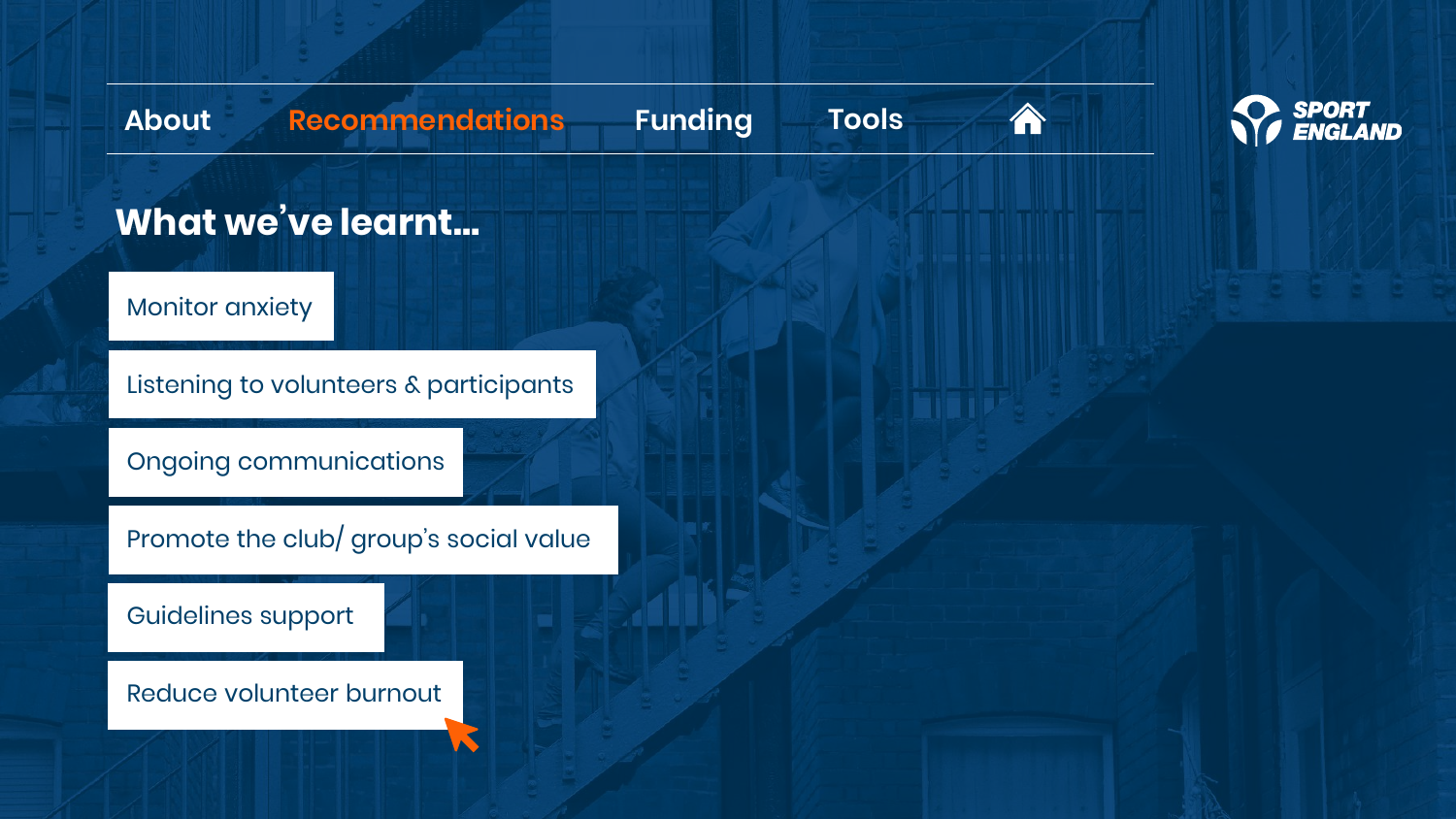<span id="page-3-0"></span>

**[Funding](#page-9-0) [Tools](#page-10-0)**





# **Monitor anxiety**

Develop ways to continually monitor and manage the anxiety levels of volunteers & participants.

Most participants & volunteers have at least some anxiety about returning, and it can remain/ worsen even after they've come back.

The October wave of Sport England's Covid-19 tracker revealed 66% of adults worry about exercising close to other people (level of anxiety has remained static since mid-July).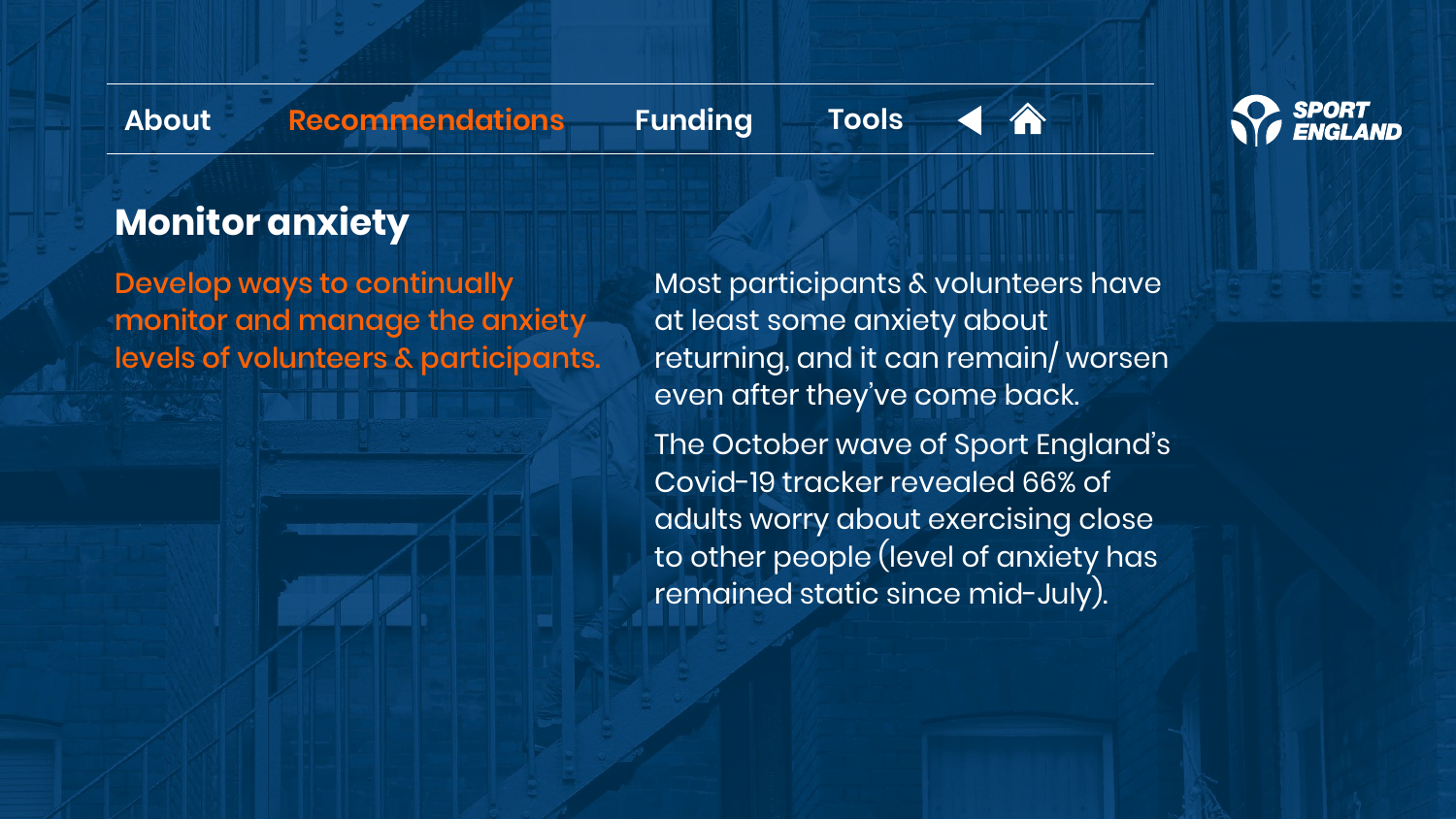<span id="page-4-0"></span>

**[Funding](#page-9-0) [Tools](#page-10-0)**





# **Listening to volunteers & participants**

Is key to managing anxiety and building trust.

Understand & address the diverse range of needs and concerns to provide inclusive opportunities.

Let volunteers know that you are open to new ways of volunteering and supporting them: 'remote working' has shown clubs/groups a more flexible way for volunteers to contribute: this needs to be embraced following return.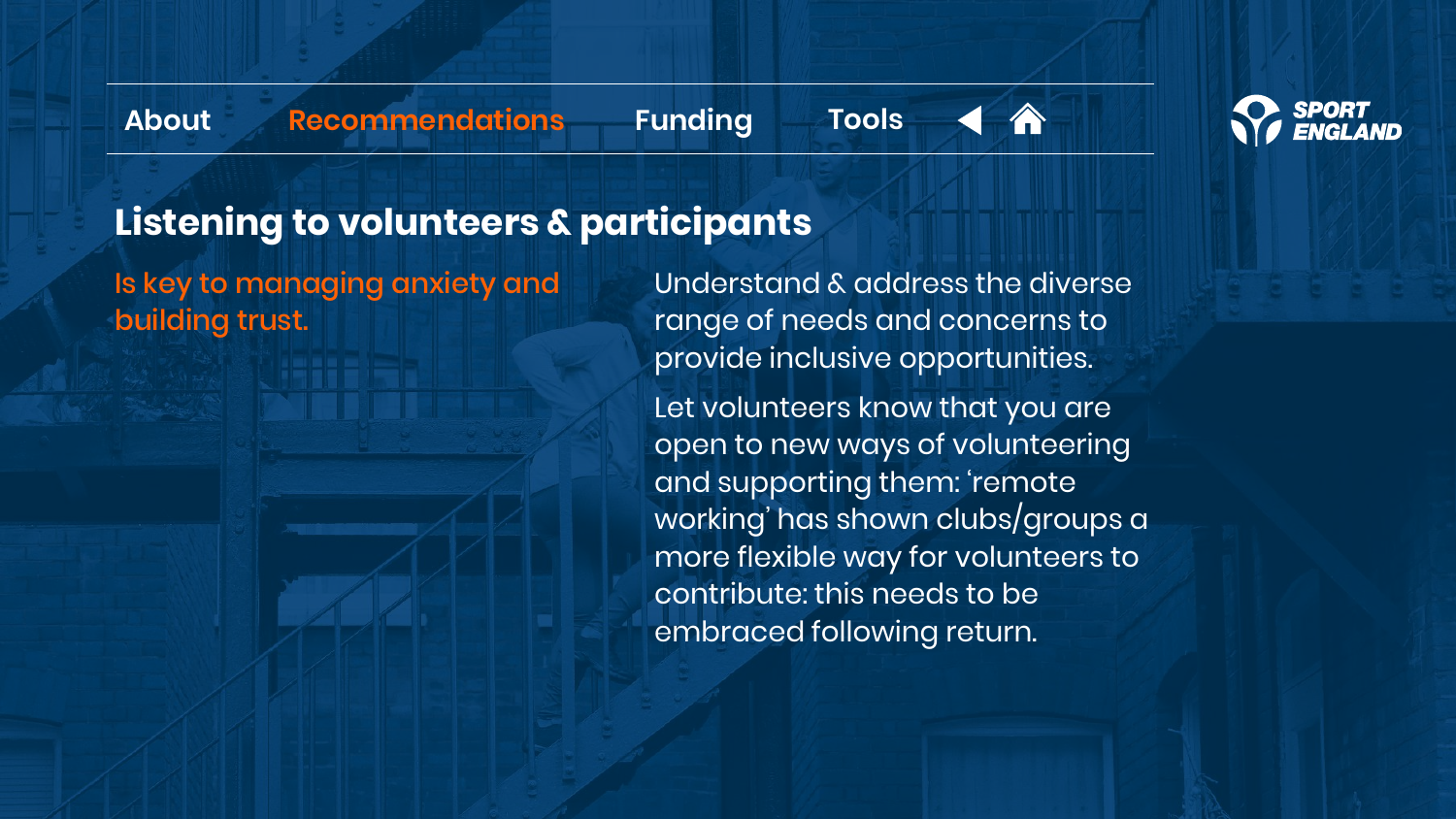<span id="page-5-0"></span>

**[Funding](#page-9-0) [Tools](#page-10-0)**





# **Ongoing communications**

Use a range of channels to aid reengagement, retention and reduce anxiety.

Willingness & ability to engage will evolve as personal circumstances change. But clubs who got their comms right during first lockdown were more likely to have people return.

Regular, informative interaction across different mediums (social, web, email, phone, messages) is key; even better for volunteers if it can be open, honest & personalised.

It's a great opportunity to re-assure people of riskmitigation (cleaning, enforcement of rules), and remind them of the benefits of returning (seeing friends, resuming training).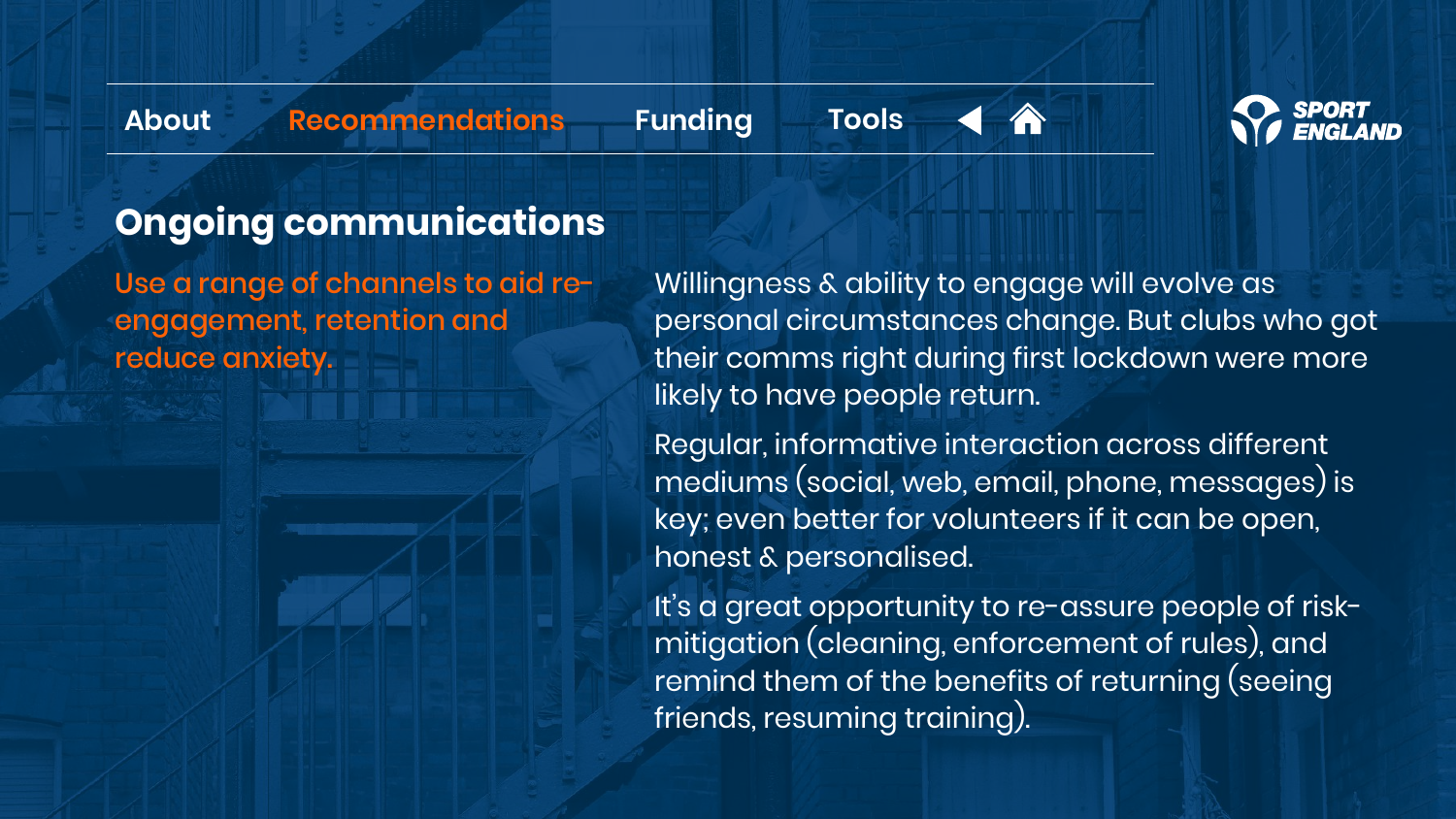<span id="page-6-0"></span>

**[Funding](#page-9-0) [Tools](#page-10-0)**





# **Promote the club/ group's social value**

Consider virtual activities that can help retain engagement.

People's perception of the social and community value of being part of a club has strengthened: they have really missed the connection, as well as training or competing.

These feelings can be a powerful hook for re-engaging those unsure about returning to play.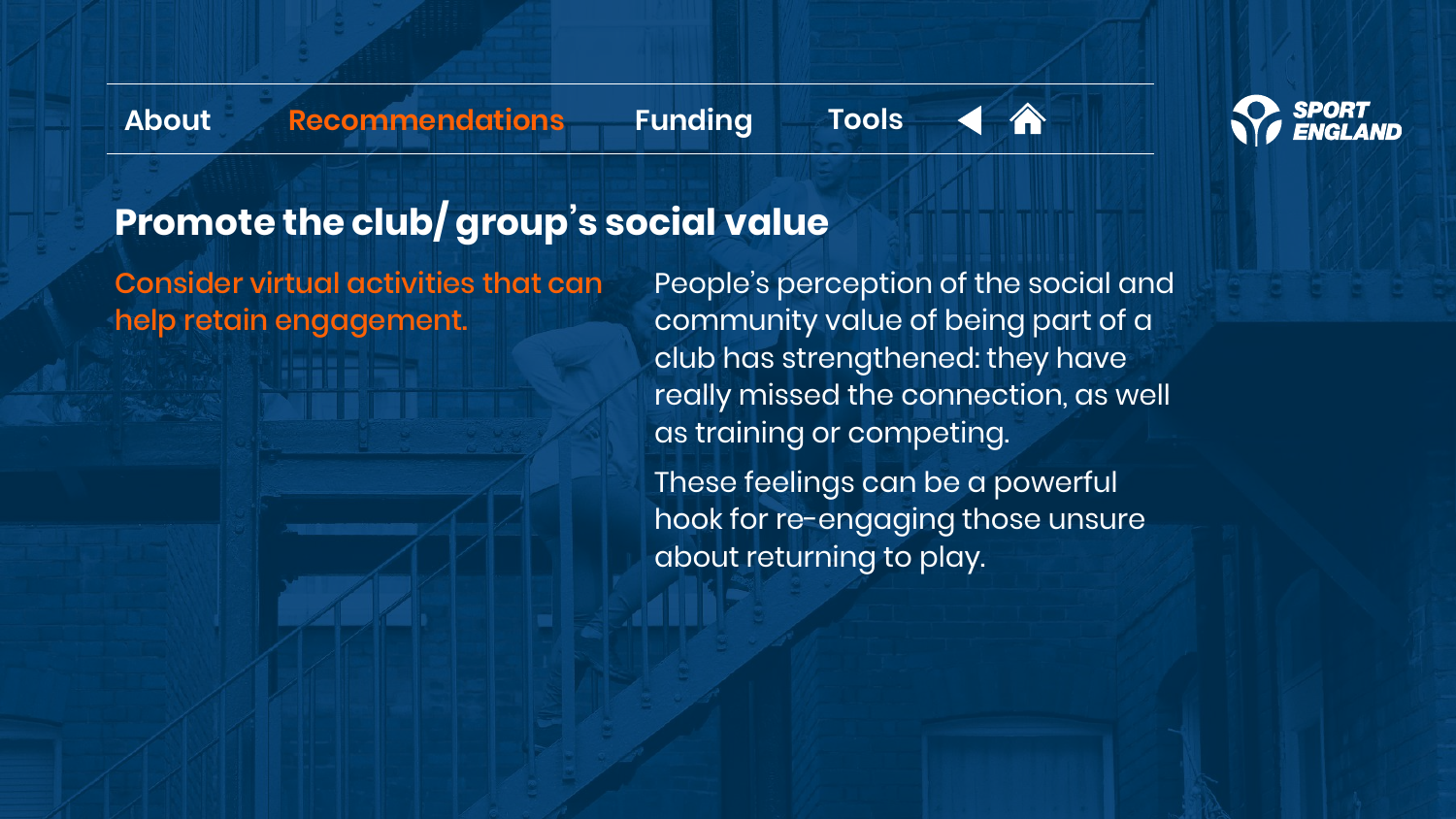<span id="page-7-0"></span>

**[Funding](#page-9-0) [Tools](#page-10-0)**





# **Guidelines support**

Provide additional support and information to ensure the effective application of legislation.

Volunteers have expressed concern regarding 'guideline confusion': they need accessible, practical, regularly-updated messaging.

Health concerns were a frequently-cited barrier to return, clearer messaging may alleviate some anxiety.

People are also considering how guidelines/ distancing will impact their experience or enjoyment- determine whether some groups would benefit from a re-induction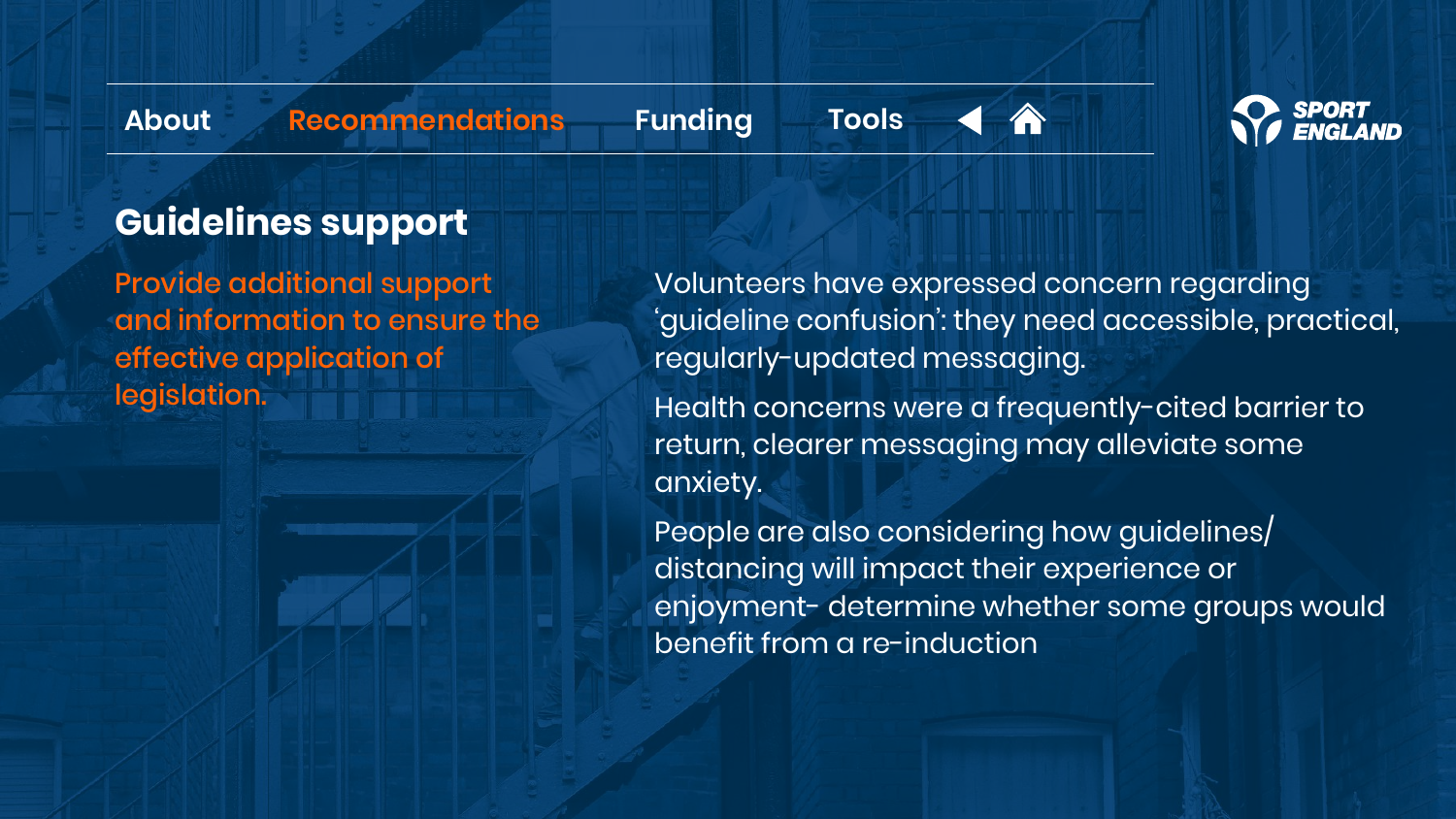**[Funding](#page-9-0) [Tools](#page-10-0)**





## **Reduce volunteer burnout**

Ask participants for help, re-engage previous volunteers and build a pipeline of new ones.

New tasks are a potential barrier to return for some volunteers. And for many clubs, fewer volunteers often means that those who do give their time, have to take on more tasks to operate safely, resulting in too few doing too much.

In June, the Covid-19 tracker revealed a fifth of recent sports/ physical activity volunteers were "currently volunteering in the same role as before COVID-19 restrictions were introduced, and [had] taken on additional role(s)".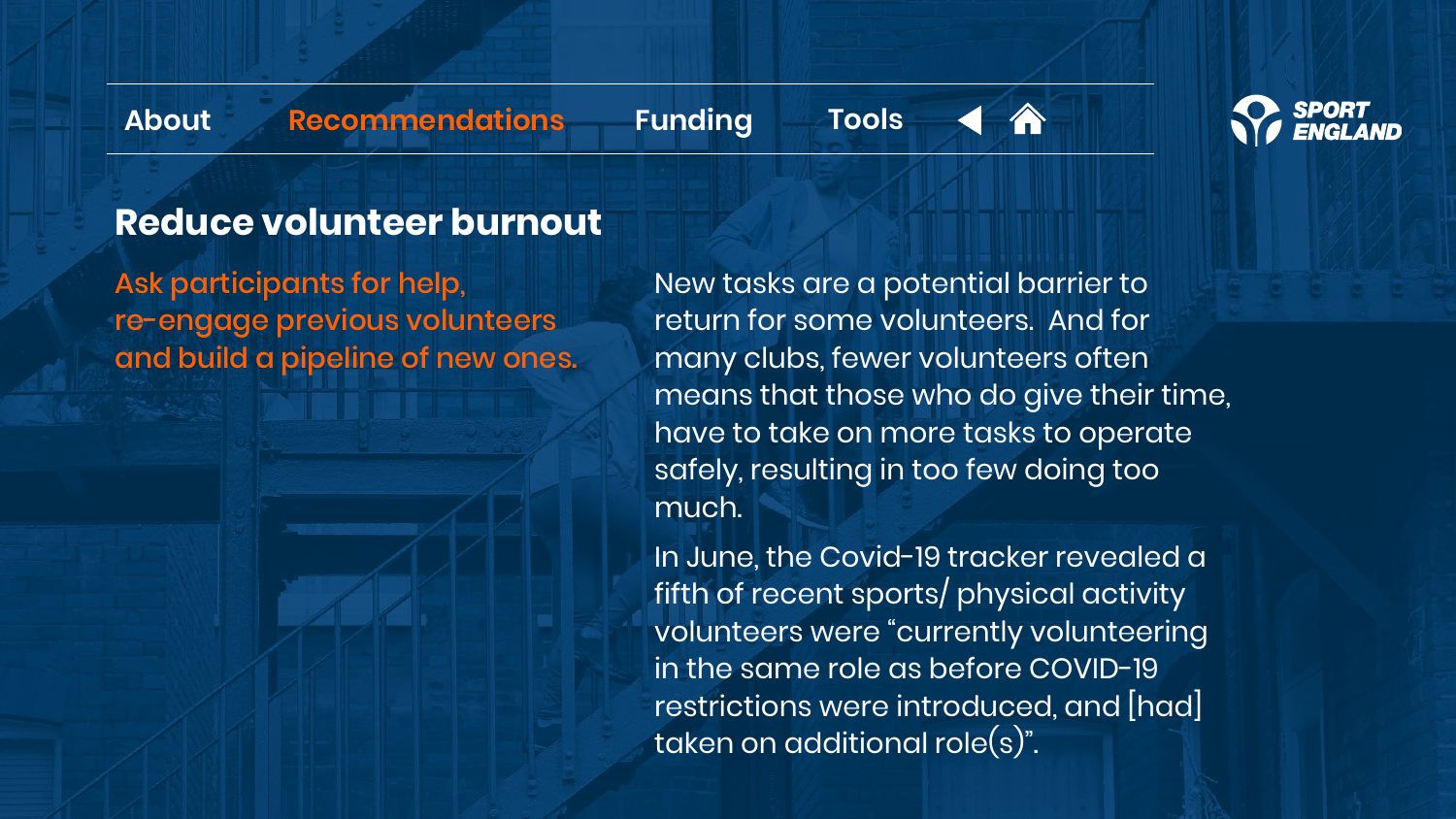**[Funding](#page-9-0) [Tools](#page-10-0)**





## <span id="page-9-0"></span>**Return to play funding**

### **RTP – [Small grants](https://www.sportengland.org/how-we-can-help/our-funds)**

This fund will make awards of between £300 and £10,000, to help sport and activity groups, clubs and organisations respond to the immediate challenges of returning to play in a coronavirus-safe way

### **RTP – [Community asset fund](https://www.sportengland.org/how-we-can-help/our-funds)**

This fund will make awards of between £10,001 and £50,000 to help local sports clubs and organisations adapt and open important places and spaces to help their local community return to play safely.

### **RTP – [Active together](https://www.sportengland.org/how-we-can-help/our-funds)**

Active Together is a crowdfunding initiative that can match fund, up to £10,000, successful Crowdfunder campaigns